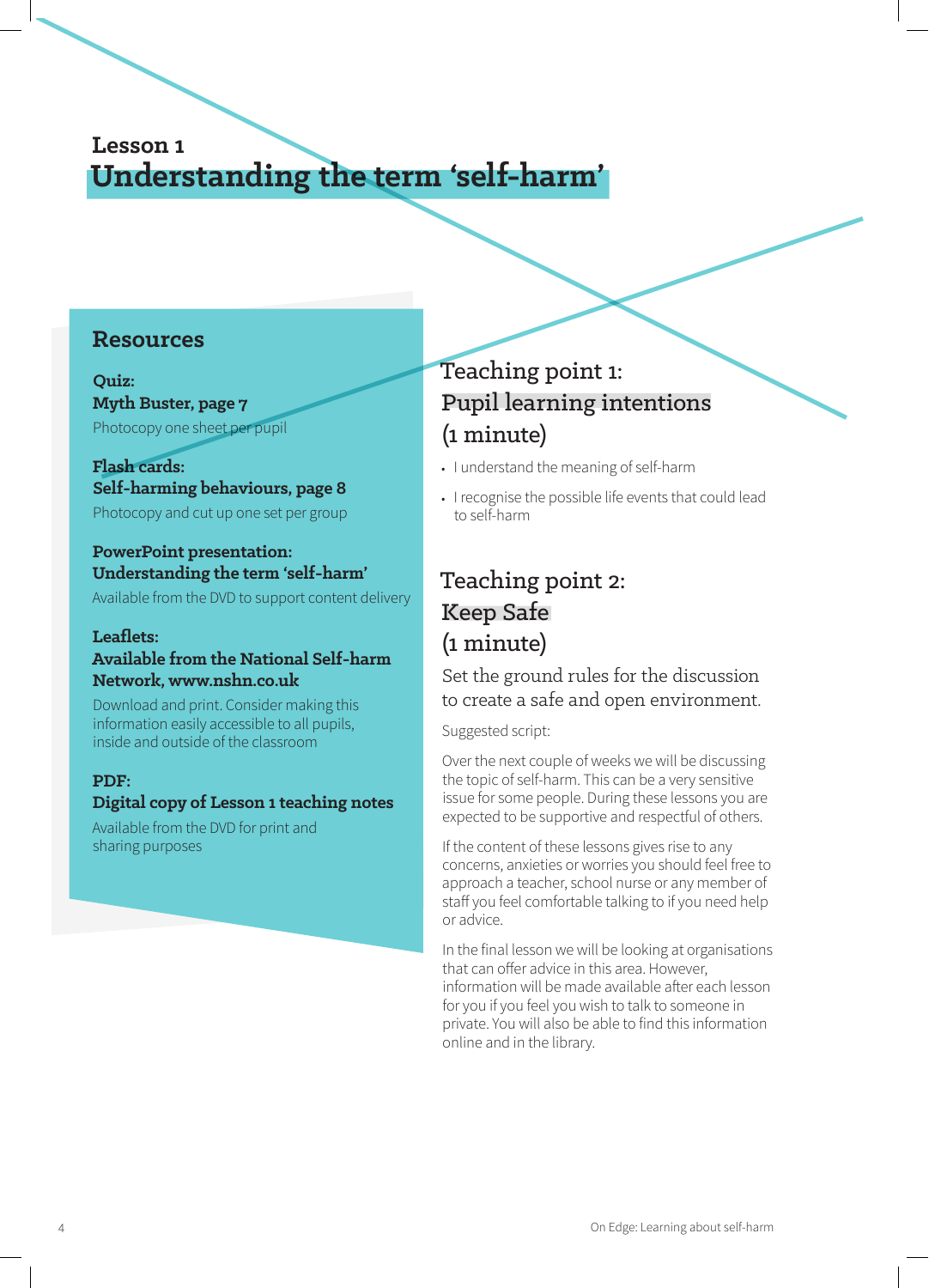## **Activity 1: Myth Buster quiz (5 minutes)**

The Myth Buster quiz is designed to gauge knowledge and attitudes at the start of the On Edge programme. The answers will be provided in Lesson 4 so pupils will need to keep their quiz sheet safe. It is recommended that teachers collect the quiz sheets and return them to the pupils during Lesson 4.

Instruct pupils to complete the quiz on their own without discussion. Allow a maximum of five minutes to complete it.

#### **Quiz answers**

1. False; 2. False; 3. False; 4. False; 5. False; 6. False; 7. False; 8. False; 9. False; 10. False; 11. False; 12. Bored, Depressed, Upset, Confident, Guilty, Frustrated, Angry, Confused, Lonely, Anxious, Hopeful, Tired, Desperate, Happy, Fulfilled, Relaxed

# **Teaching notes: Overview of self-harm**

Read prior to commencing Activity 2 with pupils The following themes are likely to emerge in discussion.

Cutting and burning are the most obvious types of self-harm but they are certainly not the only ways in which a person may self-harm.

Whether or not something could be regarded as selfharm may depend on the extent to which a person behaves in this way, e.g. exercising and comfort eating can be positive or harmless things, but when taken to the utmost extremes can be very harmful.

Another important factor is why the person is doing it and what they are getting out of it, e.g. working hard may be something a person needs to do, but sometimes people 'bury themselves' in work as a way of avoiding feelings or problems.

Classing something as self-harm may depend on how socially acceptable it is, rather than on how harmful it is. Drinking is generally quite socially acceptable but someone who habitually drinks to deal with their problems can do themselves considerable harm.

Some things we do to our bodies, e.g. body piercing or dieting may be seen as 'beautifying' but can become forms of self-harm. This all depends on the reasons why a person does them, e.g. out of self-hatred or for self-punishment.

Self-harm can be non-physical e.g. excessive self-criticism or worrying.

Risk taking can be another form of self-harm. Activities such as driving fast and fighting may seem more of a danger to others but can sometimes be a way of placing oneself in danger. Again, the reasons a person does this are important.

We all need to find ways of coping with life and its stresses. We all tend to do things at times which can become harmful if done habitually or to extremes. People who self-harm more directly are, in essence, no different and can be understood in the same way.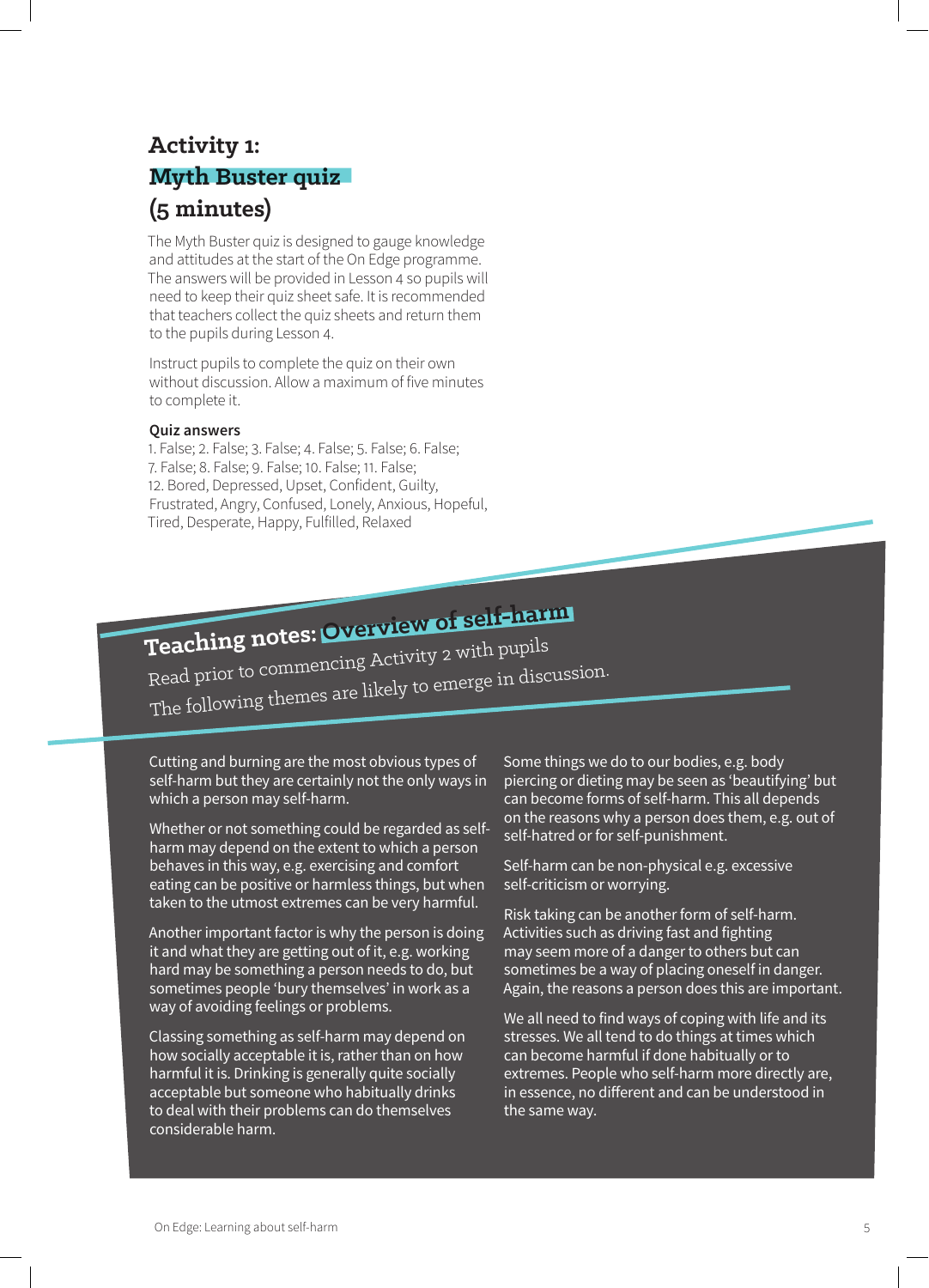## **Activity 2: Flash cards (15 minutes)**

The aim of Activity 2 is to get pupils thinking about what self-harm is and when certain behaviours might become self-harming.

Divide the pupils into groups of four or five and give each group a set of flash cards. Allow pupils 5 minutes to discuss in their groups which of the behaviours they would regard as 'self-harm', and which they would not. This should generate a great amount of discussion as many of the behaviours do not fit in to one particular category.

Ask each group to present to the class one behaviour they would class as 'self-harm' and one behaviour that they would not. Ask them to give an explanation for both.

Allow 10 minutes for this part of the activity, which should generate discussion around behaviours, their context, intent and whether or not they have a positive or negative impact on people's lives.

## **Activity 3: Life events discussion (10 minutes)**

Ask the class what life events could lead to self-harm? Prompt with examples such as: divorce or separation, someone close to them dying, a relationship breaking up or bullying.

Before pupils start to respond, remind the class of the 'Keep Safe' rules agreed at the start of the lesson.

## **Activity 4: Definition (5 minutes)**

Working on their own, without discussion, ask pupils to quickly write down a definition of self-harm. Allow a maximum of 2 minutes for this.

Once pupils have completed this task, read or display (PowerPoint) the universally accepted Basement Project definition. Ask pupils to write this down next to their suggestion. Again allow a maximum of 2 minutes for this.

The Basement Project definition of self-harm:

*"Any act which involves deliberately inflicting pain and/or injury to one's own body, but without suicidal intent. It is usually an attempt to stay alive in the face of great emotional pain".*

The Basement Project is an organisation that has provided a service to people who use self-harm as a coping strategy. To find out more information visit their website, www.basementproject.co.uk

Before dismissing the class remind pupils of the Keep Safe rules.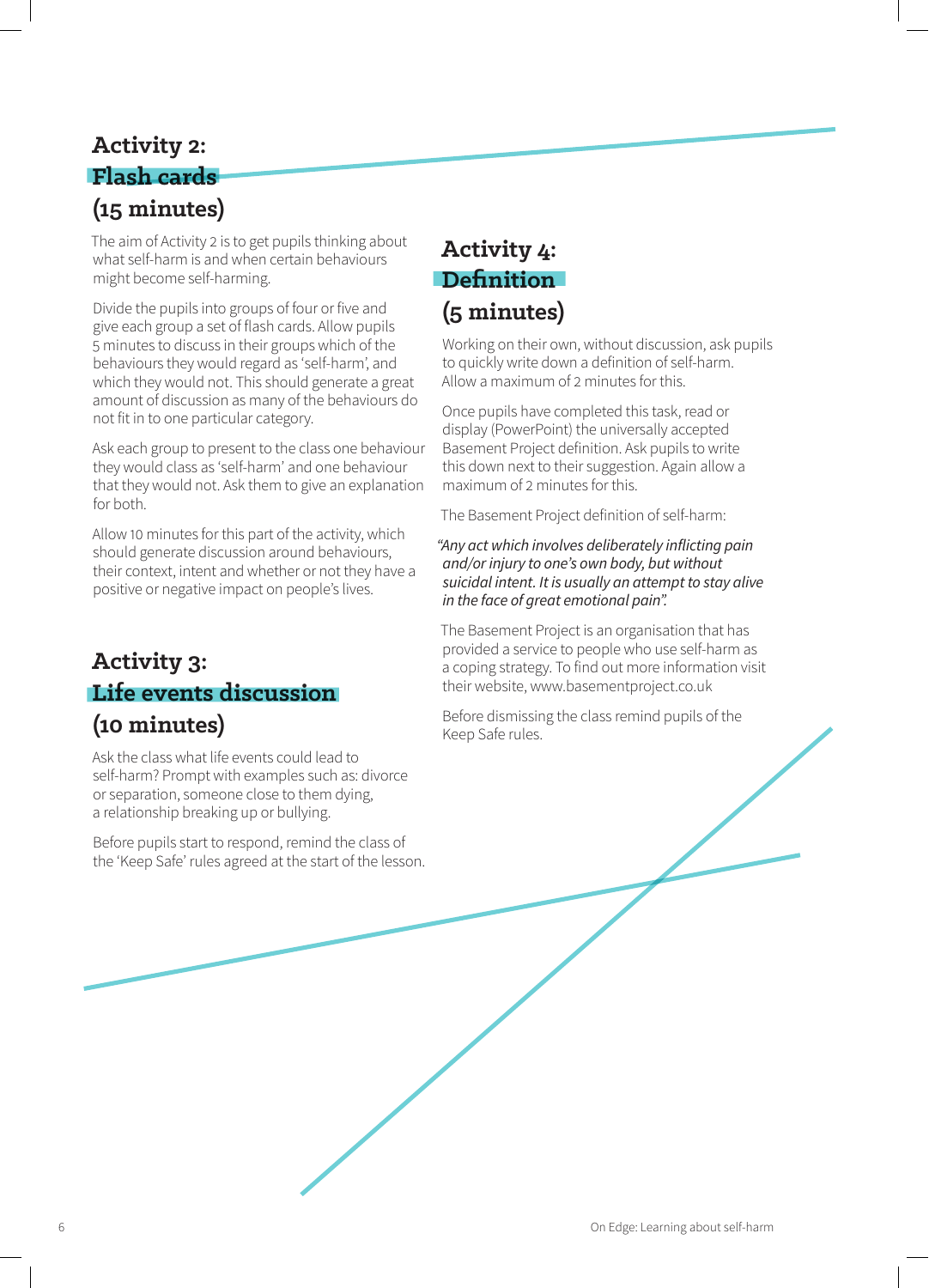# **Myth Buster quiz**

Pupil name:

Class:

| 1.  | People who self-harm are attempting suicide                         | True | False |
|-----|---------------------------------------------------------------------|------|-------|
| 2.  | People who self-harm are attention seeking                          | True | False |
| 3.  | If you ignore someone's self-harm they'll stop                      | True | False |
| 4.  | Only young people self-harm                                         | True | False |
| 5.  | Everyone who self-harms has been abused                             | True | False |
| 6.  | Only people with mental health problems self-harm                   | True | False |
| 7.  | Stopping self-harm is easy                                          | True | False |
| 8.  | Self-harm is the latest craze with young people                     | True | False |
| 9.  | People who self-harm need to be seen by a doctor                    | True | False |
| 10. | Talking about self-harm makes it worse                              | True | False |
| 11. | Cutting is the only form of self-harm                               | True | False |
| 12. | People self-harm when they feel (circle as many as you agree with): |      |       |
|     |                                                                     |      |       |

| <b>Bored</b> | Depressed  | Upset     | Confident |
|--------------|------------|-----------|-----------|
| Guilty       | Frustrated | Angry     | Confused  |
| Lonely       | Anxious    | Hopeful   | Tired     |
| Desperate    | Happy      | Fulfilled | Relaxed   |